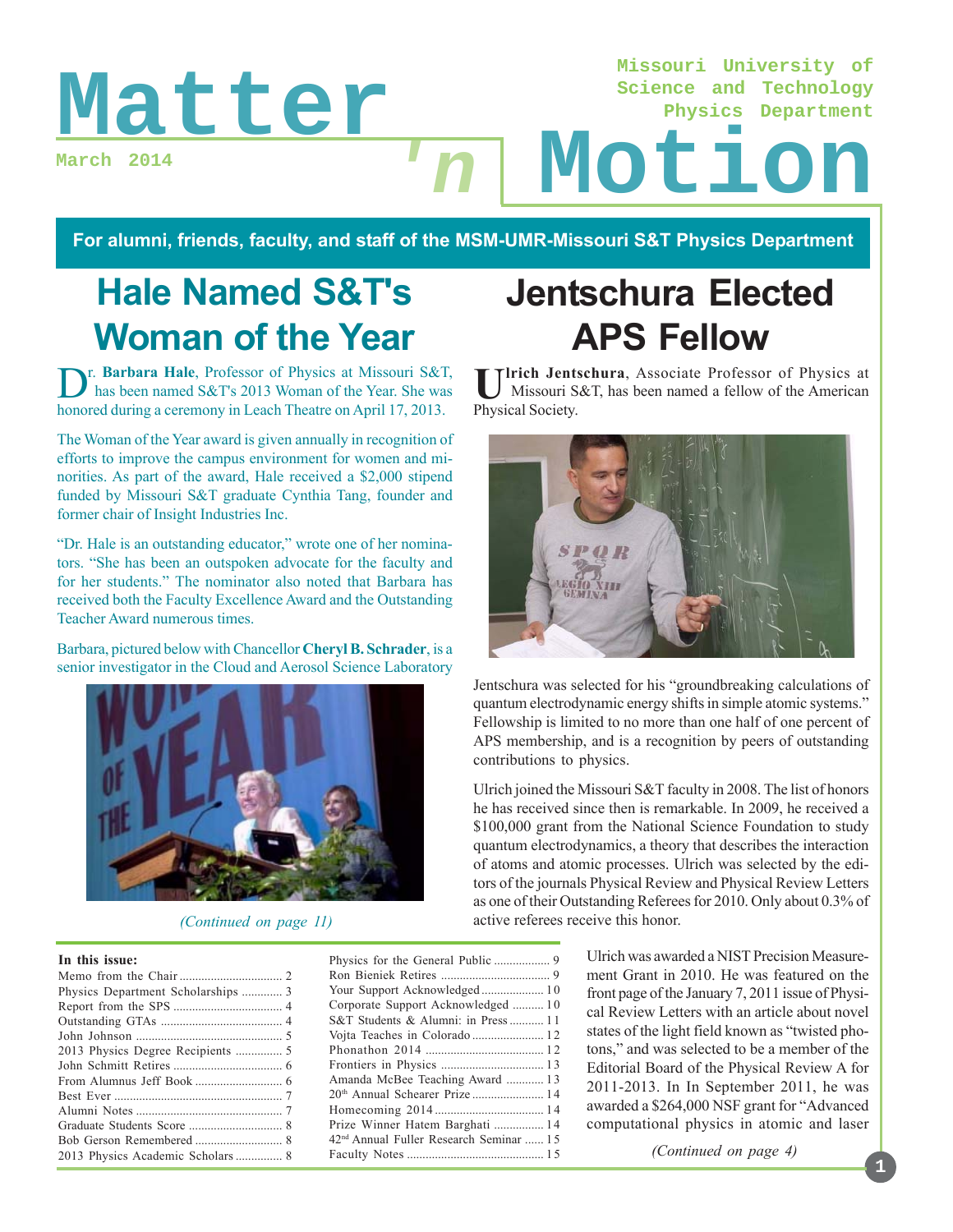# **Memo from the Chair**

This past year was one of change and accomplishment for the Physics Department. Long time faculty members **John Schmitt** and **Ron Bieniek** retired, with Ron taking the position of Dean of the Honors College at Marshall University. We wish them all the best in their future endeavors. Prof. **Ulrich Jentschura** was promoted to Associate Professor with tenure, and was elected a Fellow of the American Physical Society. In addition Profs. **Greg Story** and **Thomas Vojta** won Outstanding Teacher Awards, and **Paul Parris**, **Dan Waddill**, and **Gerry Wilemski** received Outstanding Teaching Commendations.

Over 80% of our undergraduate majors graduated with honors. Graduate students **Hari Chaluvadi**, **Hatem Barghathi**, and **Rabi Khanal** won first, second, and fourth respectively in the 2013 Missouri S&T Council of Graduate Students Research Showcase. They work for Profs. **Don Madison**, **Thomas Vojta**, and **Julia Medvedeva**.

Hari Chaluvadi and Prof. Madison also teamed together on an article entitled "Experimental and theoretical investigation of the triple differential cross section for electron impact ionization of pyrimidine molecules." This paper was one of the top-most cited articles in the Journal of Chemical Physics. These and other stories of student and faculty accomplishments can be found elsewhere in this newsletter.

The coming year promises many changes for the department and the campus. After seven years without Colleges or Deans we are returning to them. The University will have a College of Engineering & Computing and a College of Arts, Sciences, & Business in the Fall, and a Vice Provost and Dean will preside over each College. In addition, the University has started on an aggressive program to add 100 new faculty positions by 2020.

Our department also has an opportunity to receive considerable funds from the University for teaching laboratory improvements. In order to qualify for the funds we need your assistance in raising matching funds to support our laboratory teaching efforts. Please consider designating some or all of your phonathon or departmental contributions to this laboratory fund so that our students can benefit from an improved laboratory environment.

I will close as I have the past several years. I thank all of you for your continued support. The department remains a vital and thriving unit. This is primarily due to the quality and dedication of our faculty, students, staff, and alumni. I hope that we can continue to count on the generous support of our alumni. It is clear that the department's ability to provide a quality education to our students would be hampered without your dedication and support.

– *Dan Waddill*



*Dan Waddill*

## **To Contact S&T Physics**

If you would like to contact us for any reason, you can reach us by phone at **(573) 341-4781** and by e-mail at **physics@mst.edu**. You might also be interested in checking out our web page, *http://physics.mst.edu*.

#### **Endowments: Gifts that Continue to Give**

any generous donors have found that creating an endowment, a fund established with cash, securities or other assets which provides income in perpetuity, offers a significant, long-term impact on Missouri S&T. Endowments can be unrestricted or restricted for a specific purpose such as scholarships, department programs, faculty support, etc. Endowments can be started with as little as \$15,000 and additional funds can be added at any time in the future.

The Missouri S&T Physics Department has several donors that have been adding to their endowment for several years, including endowments established by **Ed** and **Mary Sue Sickafus**, and by the estates of **Richard Anderson** and **Richard Hannum**. Our most recent endowment came from **John** and **Patty Rogers**.

The ongoing nature of an endowment provides a way to support your alma mater and give them the financial strength to do things that might not otherwise be possible. If you want to learn more about the Missouri S&T endowment program and how you can participate, please call 1-800-392-4112, or e-mail *giving@mst.edu*.

.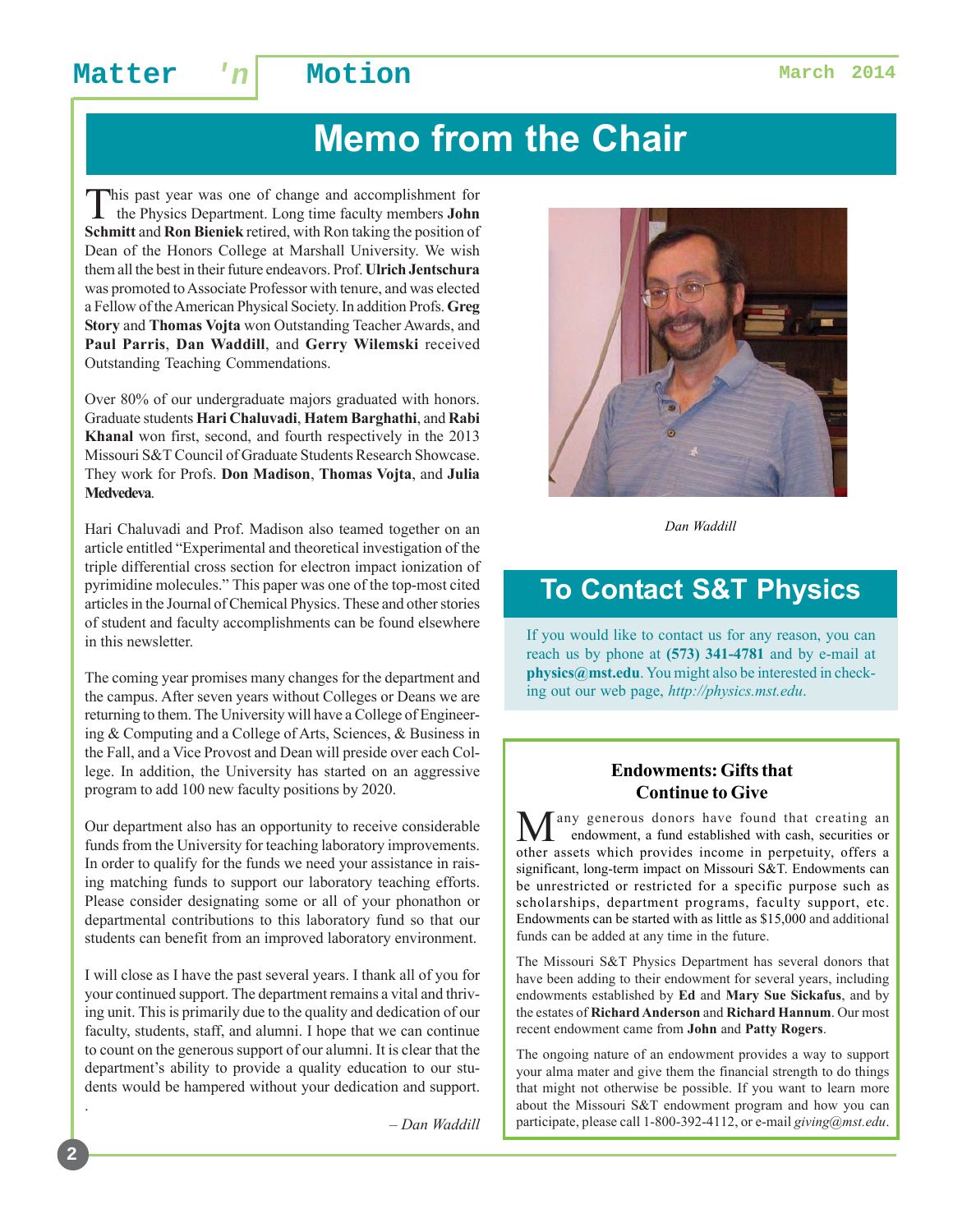## **Physics Department Awards 2013-2014 Scholarships and Fellowships**

The following scholarships have been endowed through the generous gifts of the friends of the Missouri S&T Physics Department.<br>Please contact the Physics Department if you would like to add to the endowment fund of these s establish a new one.

The *Dr. John R. and Patty Rogers Endowed Scholarship* provides scholarships to academically proficient physics majors who demonstrate financial need. The 2013-2014 Rogers scholarship was awarded to **Robert Branson** from Butler, Missouri, **Austin McCoy** from Lynchburg, Missouri, and **Sawyer Scheer** from Hamilton, Ohio.

Recipients of the *Harold Q Fuller Scholarship-Loan* were **Derek Anderso**n from Blue Springs, Missouri and **Alexander Mark** from Manchester, Missouri. The \$1,300 scholarship-loan was endowed by the late Dr. **Harold Q Fuller**, chair of the Physics Department from 1948 to 1970 and former Dean of the College of Arts and Sciences, to recognize outstanding achievements among juniors and seniors in physics. One quarter of the scholarship is an interest-free loan that students begin to repay when they start their first jobs.

The recipient of the *Burke H. Miller Memorial Scholarship* was **Christian Dzurny** from Sikeston, Missouri. This \$1000 endowed scholarship was established by the Miller family to commemorate the academic achievements of their son, **Burke**, who graduated with a bachelor's degree in physics in 1969 and later died during the Vietnam War. The award is for promising and dedicated students in physics.

**Patricia Huestis** from Abiline, Texas, was awarded the \$1000 *Ed and Mary Sue Sickafus Endowed Scholarship/Fellowship*, established by **Ed** (BS '55, MS '56) and **Mary Sue Sickafus** in conjunction with the Ford Motor Company and awarded to physics students on the basis of their performance at Missouri S&T.

**Stephen Kraus** from Jefferson City, Missouri and **Nelson Shreve** from Waynesville, Missouri received the *Leon E. Woodman Memorial Scholarship*. This \$500 or \$1000 scholarship was established by the Woodman family in honor of Dr. **L. E. Woodman**, Chair of the Physics Department from 1919 to 1948. It is offered to students in physics who are of good moral character, maintain a satisfactory grade point average, and are in financial need.

The *Richard W. Hannum Endowed Development Fund* was established through a bequest by **Richard Hannum** (PhD '66). The fund is currently used to provide scholarships for outstanding students in Physics. **Andrew Cudd** from Overland Park, Kansas received the \$500 Hannum Scholarship for 2013-2014.

The *Richard Anderson Scholarship Fund* is an endowment established in memory of Dr. **Richard Anderson**. **Andrew Cudd** from Overland Park, Kansas received the \$500 Anderson Scholarship for 2013-2014.

The *Stephen P. Reed Scholarship Fund*, an endowment, provides scholarships to US citizens enrolled in mathematics or physics who are sensitive to a peaceful and humane search for knowledge and solutions to technical problems of mankind. **Jason Summers** of Rolla, Missouri received the \$500 Reed Scholarship for 2013-2014.

In addition to endowed scholarships, which are usually awarded to juniors and seniors, the department awards special *Physics Department Scholarships*, funded from the annual phonathon, to students who earn a grade point average of 3.5 or higher. This past year, department scholarships of \$2000 each were awarded to **Timofey Golubev** from Chesterfield, Missouri, **Paul Somers** from Springfield, Missouri, **Juan Remolina** from Saint Charles, Missouri, **David Owen** from Saint Louis, Missouri, **Nocona Sanders** from Poplar Bluff, Missouri, and **Josey Stevens** from Wooldridge, Missouri.

Departmental scholarships of \$1000 each were awarded to **Clayton Craig** from Manchester, Missouri, **Alyson Smith** from Belleville, Illinois, **Giannino Lusicic** from Ballwin, Missouri, **David Wilkerson** from Winfield, Missouri, **Matthew Pollard** from Fenton, Missouri, **Rachel McCormick** from Maryland Heights, Missouri, **Nikita Gahr** from Cuba, Missouri, **Dawson Huth** from Ballwin, Missouri, **Katherine Overend** from Lansing, Kansas, and **Brock Hinton** from Parkville, Missouri .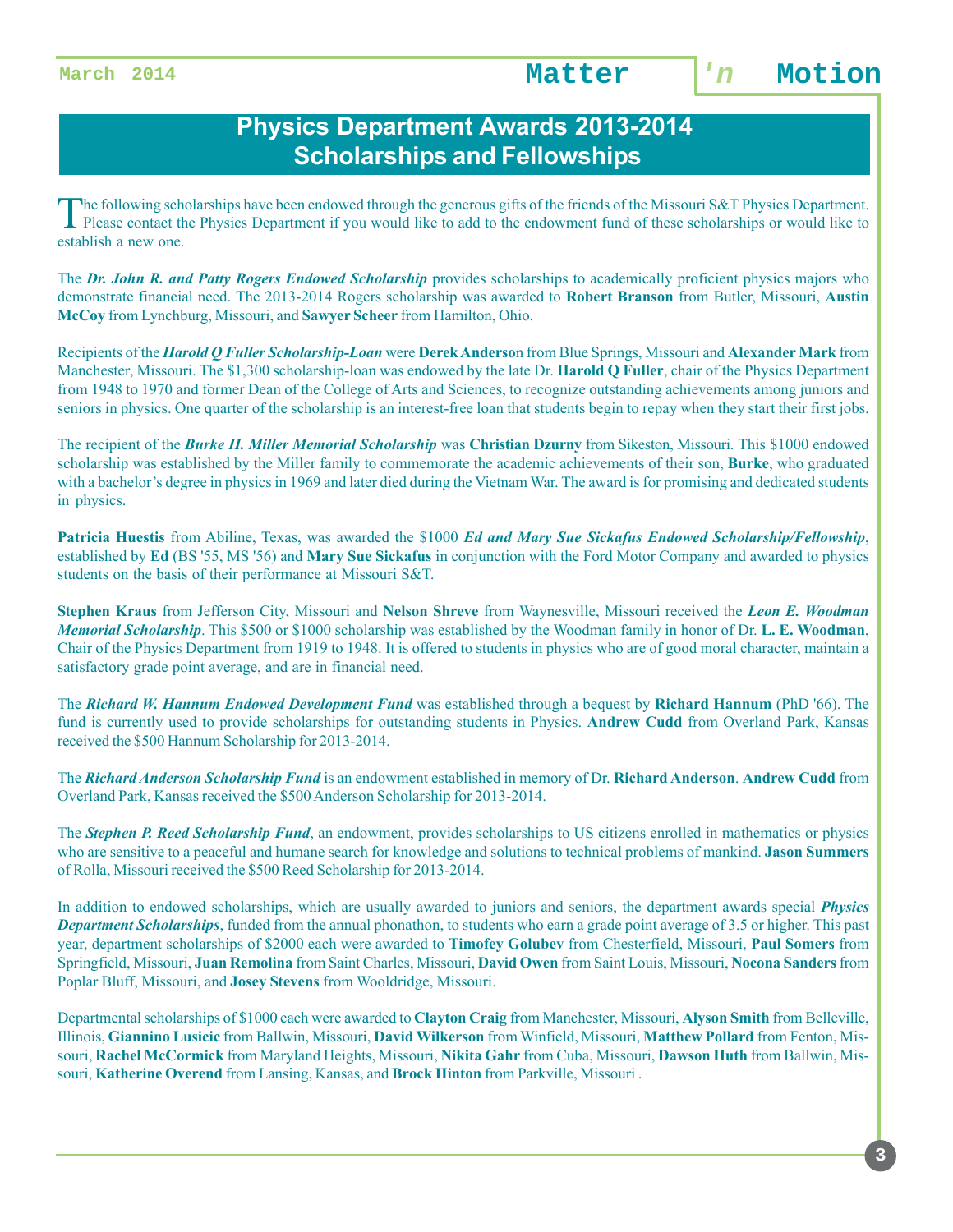# **Report from the SPS**

If 2012 was the most active SPS year ever (see last year's, newsletter), then it had a repeat performance in 2013. newsletter), then it had a repeat performance in 2013.

The year began with election of new officers for the semester. **Nelson Shreve** was elected President, **Frank Marshall** Vice President, **Andrew Cudd** returned as treasurer, and **Alyssa Castro** became secretary. **Mike Christopher** remained SPS StuCo rep.

Spring 2013 activities included an informal question and answer session with Lockheed Martin recruiters, games nights, movie nights, and GRE review sessions. SPS heard talks by Professor **Chen Hou** of the Biological Sciences Department, and Professors **Julia Medvedeva**, **Gerry Wilemski**, and **Michael Schulz** of the Physics Department. SPS ran several events at the regional Science Olympiad competition in February, and students toured the Research Reactor Facility at Missouri University in Columbia. Of course, the semester closed with the mandatory liquid nitrogen ice cream celebration.

**Josey Stevens** took over as secretary at the beginning of the fall 2013 semester. In addition to more games, movie, and GRE review nights, SPS heard from Professor **Dan Waddill** on "How to get into graduate school." A large number of students made the annual trek to Argonne National Laboratory for the undergraduate research conference, and seem to have returned in one piece.

**Frank Marshall**, a member of the Mars Rover Design team, spearheaded a presentation during SpaceWeek 2013, a series of programs designed to educate the public about the wonders of space exploration, engineering and astronomy. As you might imagine, the presentation focused on the wonders of liquid nitrogen. And of course, the fall semester closed with the now-mandatory liquid nitrogen ice cream party.

The membership of SPS would like to thank alumni who have made events like the Argonne trip possible through their donations at the annual Physics phonathon.



**4**

# **Outstanding GTA's**



*Sumudu Herath*

This past year we again presented graduate teaching awards<br>to honor the outstanding accomplishments of our graduate teaching assistants. The awards are determined by a combination of student evaluations and teaching performance assessed by the faculty overseeing the teaching laboratories. The 2013 winners were **Sumudu Herath** (PhD '13), **Seng Huat (Sam) Lee**, and **Aaron Viets**. Congratulations to all the winners for helping to advance the department's commitment to excellence in teaching.

### **Jentschura APS Fellow**

*(continued from page 1)*

science." In 2013 he was one of six winners of a competition by the Hungarian Academy of Sciences to invite internationally-recognized scientists to join research in Hungary, and was called "one of the most prolific scientists in quantum theory" by the Academy.

Here at Missouri S&T, Ulrich received a Faculty Excellence Award in 2011 and a Faculty Research Award in 2013. Also in 2013 he was promoted to Associate Professor.

The main focus of Ulrich's research group is the investigation of fundamental physics questions in the low-energy domain, using a combination of computational physics methods and field-theoretical tools. In addition, his group studies laser-physics related questions in the high-energy domain. These investigations are important because of the ongoing construction of high-power laser laboratories all around the world. His group has also been studying anharmonic oscillators and their physical properties, and the renormalization-group flow of theories with periodic selfinteractions in two dimensions. A common and unifying theme of these investigations is the use of modern computers.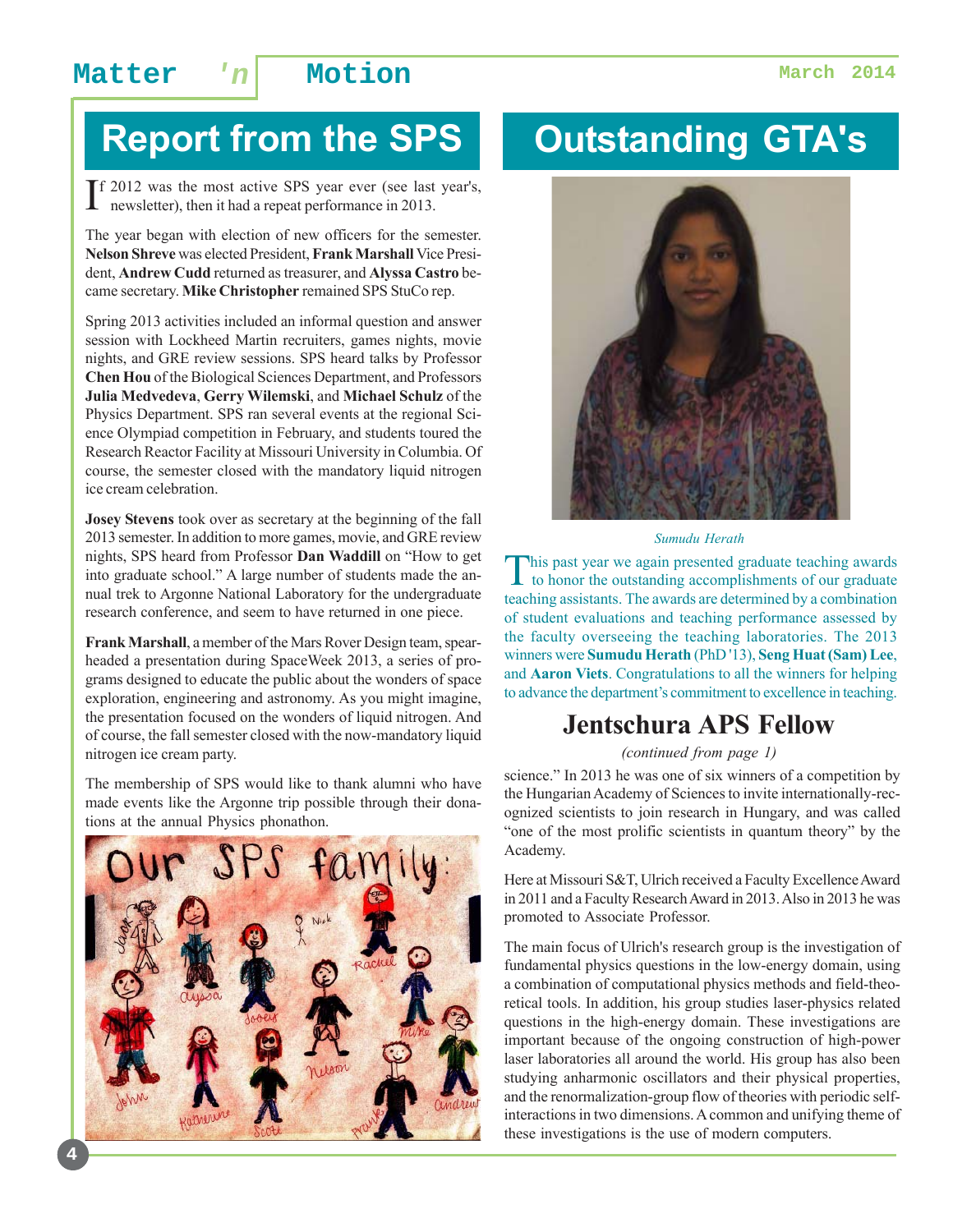## **John Johnson Appointed Professor at Harvard**

**John Johnson** (BS '99) accepted a tenured full pro-<br>fessor position in the Astronomy Department at Harvard fessor position in the Astronomy Department at Harvard University in 2013. Prior to that, he was Assistant Professor of Astronomy at Cal Tech.

In the last few years, John received the American Astronomical Society's Pierce Prize, a Packard Fellowship, a Sloan Fellowship, a Princeton Lyman Spitzer Lectureship, a Vanderbilt Seifert Lectureship, and Cal Tech's coveted Feynman Teaching Award in 2013. The Feynman Award recognized Johnson for his dedication, passion, and innovation in teaching as well as his ability to inspire his students.

In a nomination letter for the Feynman Prize, one student wrote "Classroom experiences that are intellectually engaging, practical, and entertaining are incredibly rare…Professor Johnson provides just such an experience." Another called him "a remarkable teacher who can not only enlighten students in the classroom but also sculpt their spirits for their future careers," and A graduate student wrote, "He reminded me…why I wanted to be a scientist in the first place."



You can read an insightful discussion about John's move to Harvard at his blog http://mahalonottrash.blogspot.com/2013/ 03/heading-east-harvard-here-we-come.html, and at Harvard Magazine http://harvardmagazine.com/2014/01/john-asherjohnson.



Where is this building, and what does it have to do with **Rastko Skepnek** (PhD '04)? The first reader to email the answers to *physics@mst.edu* wins a free SPS T-shirt.

## **March 2014 Matter 'n Motion**

## **Congratulations to S&T's 2013 Physics Degree Recipients!**

#### **May 2013**

#### *Bachelor of Science*

Shaun Michael Molder Nathan Jett Morris Nicholas James Otradovec Dimitar M. Stoyanov Spencer Braden Templeton

#### *Master of Science*

Jayesh Giri

#### *Doctor of Philosophy*

Thomas Franklin Creel Jr Fawaz Yousef Hrahsheh David Nozadze

#### **December 2013**

#### *Bachelor of Science*

Stephen Michael Kraus Sam Ethan Stephens

*Master of Science*

Amrita Roy-Chowdhury

#### *Doctor of Philosophy*

Manal Mahmoud Al-Ali Kristen Leilani Erickson Nilanka Praveena Gurusinghe Herath Mudiyanselage Sumudu Herath David E. Peaslee

## **Planned Giving:**

### **Leaving a Legacy to Missouri S&T**

Many alumni and friends have realized that a future gift – one arranged through their will or trust – allows them to give back to their alma mater more than they ever thought possible. With careful planning, charitable estate giving can reduce your estate tax liability or transfer assets to your family at a lower gift tax cost.

Making a planned gift shows your loyalty to Missouri S&T, an institution that played a significant role in shaping your future. For more information about giving a current or planned gift, contact the Office of Development at 1-800-392-4112 or e-mail *giving@mst.edu*.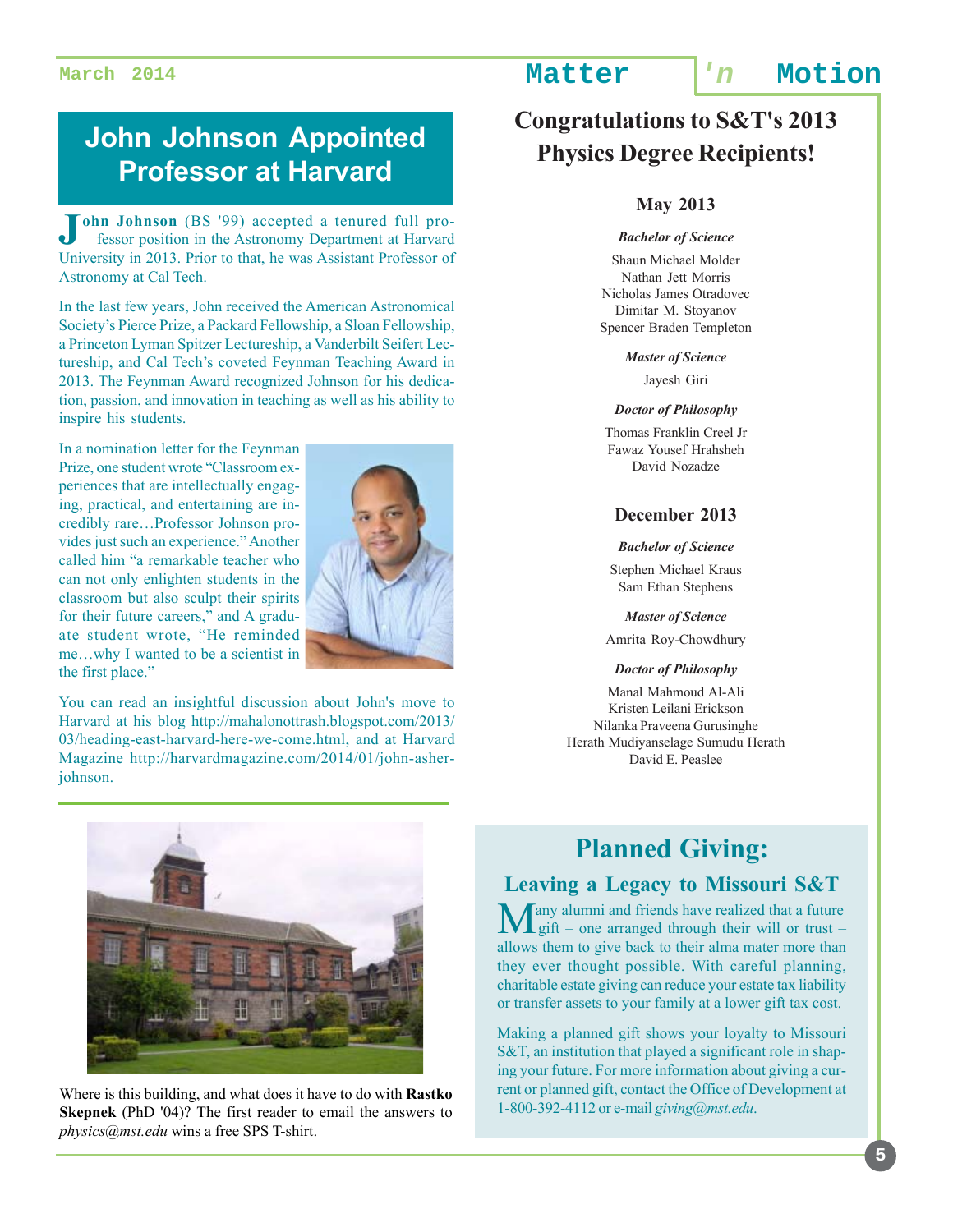## **John Schmitt Retires**

Professor **John Schmitt** retired in 2013 after 39 years of service at Missouri S&T. He earned his Ph.D. in Astronomy in 1968 from the University of Michigan. In 1974 he joined the S&T (then UMR) faculty as a Visiting Assistant Professor of Physics. He became a Research Assistant Professor in 1976, was promoted to Research Associate Professor in 1985, and Associate Professor of Physics in 1990. His research specialty at Missouri S&T was cloud and aerosol research using cloud simulation facilities.



Dr. Schmitt is well-known throughout the community for his years of service at the Missouri S&T Observatory. Three times a semester he sponsored Visitors' Night at the observatory. The event was free of charge, and thousands of children and parents came in the dark (and often frigid cold) to view the Moon, the planets, and stars. We wish John the best in his retirement.

## **From Alumnus Jeff Book (BS '96)**

Alumnus **Jeff Book** (BS '96) writes *"*In 2011, I was very honored to have my work recognized by being awarded one of the 2010 Presidential Early Career Awards for Scientists and Engineers (PECASE), the highest honor bestowed by the U.S. government on scientists and engineering professionals in the early stages of their independent research careers. I currently work for the Naval Research Laboratory as a basic scientific researcher in the field of physical oceanography.*"*

"The focus of my research is on understanding ocean dynamics through observations. My work has brought me around the world studying flow through the Korea/Tsushima Strait, coastal instabilities and eddies in the Adriatic Sea, renewable energy in the Gulf of Mexico, ocean mixing in the Agulhas Return Current, and internal tides on the Australian Northwest Shelf. I am very grateful for the great start in physics that I received from the physics department at UMR (now MST) and the time invested in me by the many professors that taught me when I was there earning a B.S. in physics."

PEACASE awardees are selected for their pursuit of innovative research at the frontiers of science and technology and their commitment to community service as demonstrated through scientific leadership, public education, or community outreach. You can read more about Jeff's award at *http://www.whitehouse.gov/ the-press-office/2011/09/26/president-obama-honors-outstanding-early-career-scientists* and *http://www.nrl.navy.mil/media/ news-releases/2011/dr-jeffrey-book-receives-presidentialaward-for-career-achievements*. If you don't want to type all those characters, just go to *http://tinyurl.com/3wl6qkr* and *http:// tinyurl.com/lp3kdoz*.



**Yew San Hor**, pictured above with undergraduate **Yunsheng Qiu**, received a \$538,000 NSF CAREER award in 2013. An in-depth article on Yew's research will appear in the 2015 newsletter.

*Editor's note: Jeff's report was one of the articles that morphed into dark matter last year (see page 7 of the 2013 newsletter). Amazingly, since then it has reappeared as normal matter and is published here.*



*Jeff Book*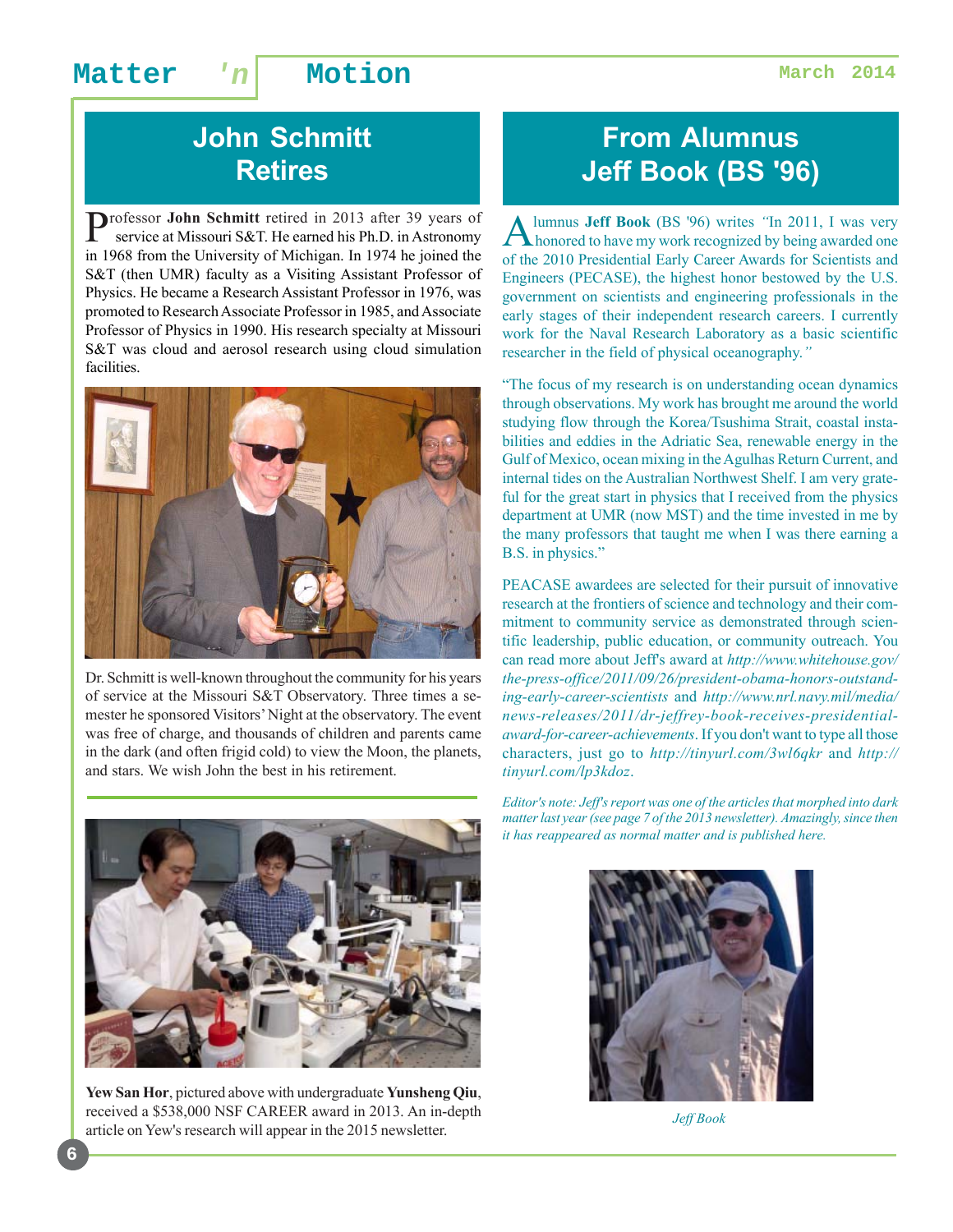# **Best Ever Alumni Notes**

It really was the Best Ever in 2013!





*Mark Herrera (left) and Jason Alexander (right)*

**Jason Alexander** (PhD '09) is currently an Assistant Professor in the Department of Chemistry and Physics at The University of Tennessee–Martin. Jason is pictured below left with **Mark Herrera** (BS '08).

**Kenneth E. Arnett** (BS '80) writes "recovering nicely from cervical spinal surgery. Best wishes to my UMR friends, especially to my Theta Xi and Acacia friends!!"

**Suzanna Jo Edwards** (BS '90) reports "two girls in college and two in high school for the fall of 2013. **Kevin** (NucE '89) was called out of the Naval Reserves to active duty in Afghanistan. He returned in the fall of 2013. I continue to enjoy working for the Methodist Church."

**Mark Herrera** (BS '08) defended his Ph.D. thesis "*Complex flows in granular and quantum systems*," directed by Professor **Edward Ott** at the Department of Physics, University of Maryland. He then flew on his broomstick to a new job working for a private research and development group, Heron Systems, in Alexandria, VA. Mark worked with **Alexey Yamilov** on an undergraduate research project back in the old days.

**Frank Salter** (MST '74) retired from Continental Cement Company in 2010. He is currently teaching at Hannibal-LaGrange University and Moberly Area Community College as an Adjunct Instructor.

**Sumudu Herath** (PhD '13) is a postdoctoral fellow at University of Texas Austin.

**John W. McGuire** (MST '69) writes "**Mary Ann** and I are celebrating our 50th Wedding Anniversary on June 8th and are taking a Caribbean Cruise with our children and grandchildren."



*Mark Herrera catching a flight to his new job*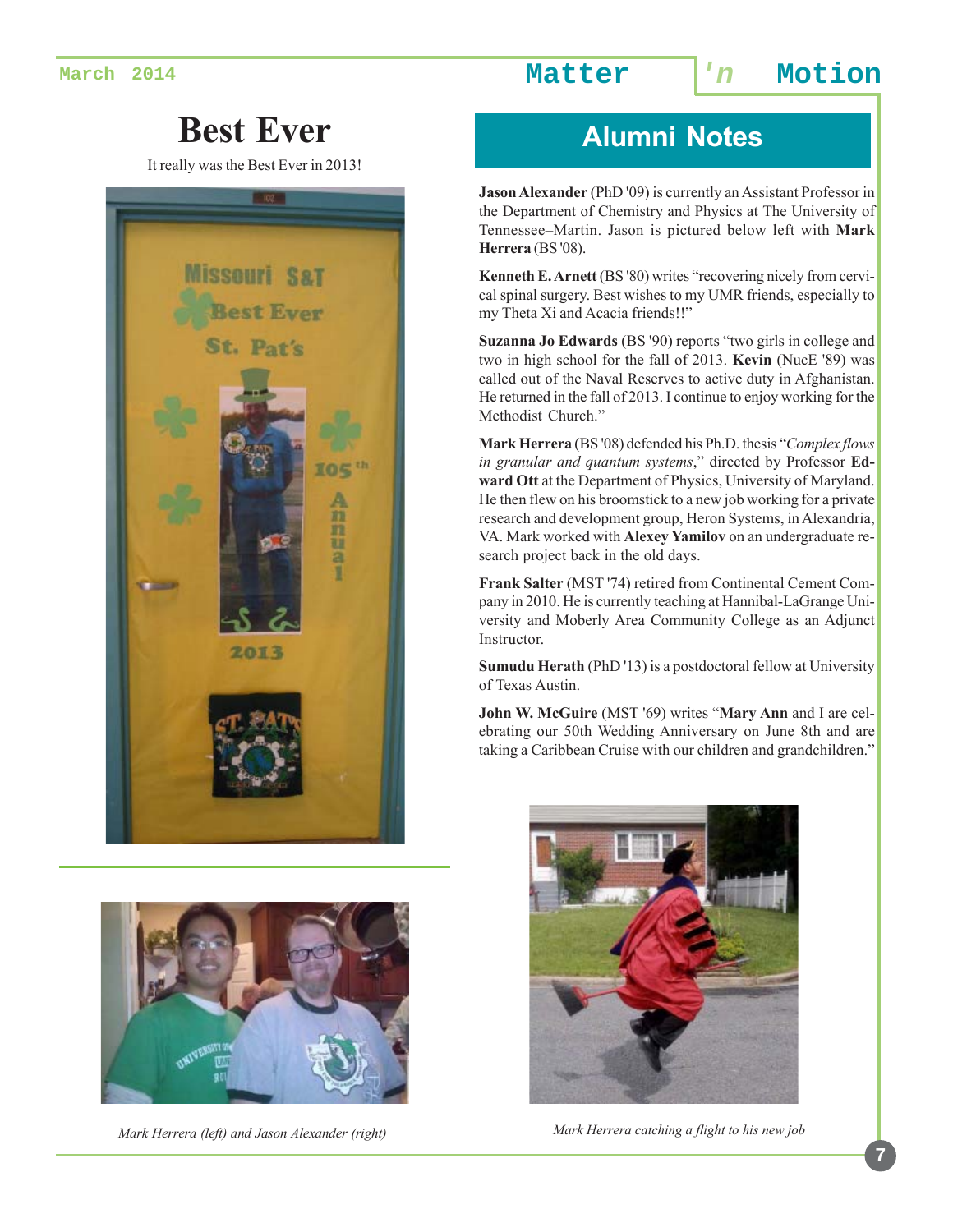## **Physics Graduate Students Score at Research Showcase**

The 2013 Council of Graduate Students Graduate Research<br>Showcase turned out to be a showcase for the talents of our Physics graduate students.

A total of 29 posters were entered in the morning poster competition held last year on April 10. Physics graduate students took three of the top four places in the competition. All posters were judged by faculty who were not in the presenter's department.

**Hari Chaluvadi**, advised by Professor **Don Madison**, won first place for his poster "*Low energy (e,2e) studies from ammonia (NH3 )*." Second place went to **Hatem Barghathi**, advised by Professor **Thomas Vojta**, for "*Random fields at an absorbing state transition*." Finally, **Rabi Khanal**, advised by Professor **Julia Medvedeva**, received an honorable mention for "*Structural and electronic properties of amorphous indium oxide*."

Congratulations to these three winners and all the other Physics graduate students who took part in the Showcase*.*



*first place winner Hari Chaluvadi*

# **Bob Gerson Remembered**

**Robert (Bob) Gerson**, Professor Emeritus of Physics at Missouri S&T, passed away on December 12, 2013.

Bob was born in New Your City in 1923 but lived most of his life in Rolla. He married **Charlotte Wyle** in 1948, and is survived by his wife, three daughters, seven grandchildren, and three greatgrandchildren.

Bob received his PhD in Physics from New York University in 1954. He came to Missouri S&T (then Missouri School of Mines) in 1962. During his career he worked in experimental studies of the dielectric and mechanical properties of oxides, particularly those with perovskite structure, and in ion implantation and characterization of the implanted surfaces using Hall Effect, Seebeck Effect and depth-profiling techniques.

After Bob retired in 1986, he traveled extensively with his wife Charlotte. His hobbies included poetry, writing short stories and plays, photography, painting, and even acting.



### **Congratulations to 2013 Physics Academic Scholars**

*Students who maintain at least a 3.50 GPA for twelve hours or more of coursework are honored for their outstanding accomplishment by being named Academic Scholars.*

#### **Spring Semester 2013**

Derek Anderson, Matthew Callaway, Michael Christopher, Clayton Craig, Andrew Cudd, Christian Dzurny, Nikita Gahr, Timofey Golubev, Patricia Huestis, Dawson Huth, Stephen Kraus, Giannino Lusicic, Alexander Mark, Frank Marshall, Rachel McCormick, Shaun Molder, David Owen, Matthew Pollard, Yunsheng Qiu, Juan Remolina, Nocona Sanders,

**8**

Andy Sensavang, Nelson Shreve, Alyson Smith, Paul Somers, Josey Stevens, Spencer Templeton, David Wilkerson, and Kelcy Yunghans.

#### **Fall Semester 2013**

Derek Anderson, Nicholas Beebe, Robert Branson, Travis Connelly, Clayton Craig, Andrew Cudd, Christian Dzurny, Bradley Farley, Timofey Golubev, Patricia Huestis, Dawson Huth, Cory Karle, Stephen Kraus, Seth Kreher, Giannino Lusicic, Jason Mao, Alexander Mark, Seth McGinnis, Katherine Overend, David Owen, Wyatt Parsons, Yunsheng Qiu, Juan Remolina, Trevor Rucker, Anna Sakach, Nocona Sanders, Sawyer Scheer, Nelson Shreve, Paul Somers, Sam Stephens, Joshua Sutter, David Wilkerson, and Kelcy Yunghans.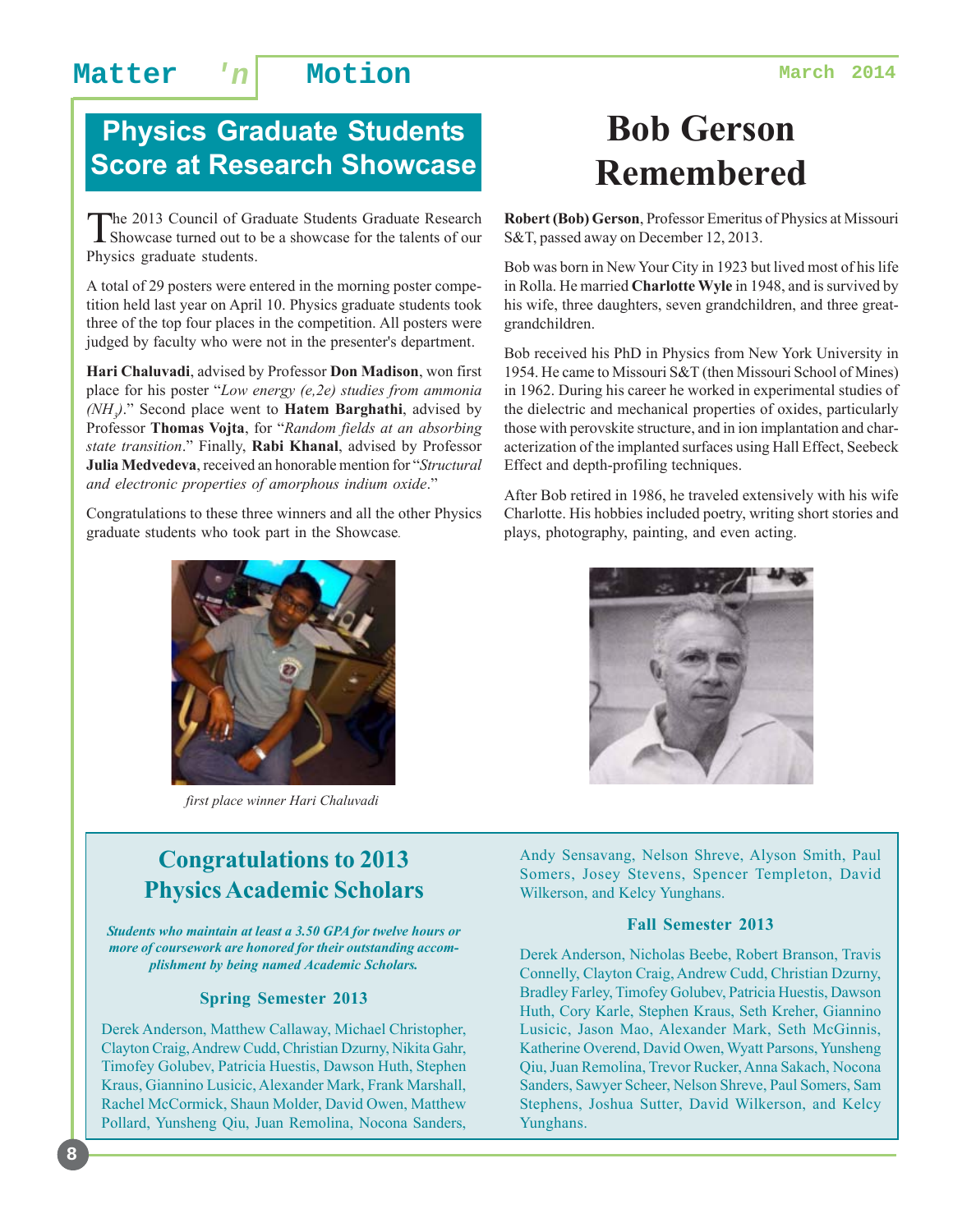## **Physics for the General Public**

Professor **Greg Story** has begun a new project of giving physics lectures for the general public. His lecture "*Light and the study of all things great and small*" focuses on how scientists use light to understand nature. The lecture gives nonscience people an idea of how scientists learn about the Universe in which we live. The lecture covers subjects ranging from quantum mechanics and atomic physics up to the evolution of the Universe.

Greg has given his lecture to a number of groups around the Rolla and St. James area, St. Louis, and as far away as Oregon. Although he only began giving the lectures in the last year, approximately two hundred people have attended so far. One attendee said of the lecture "Dr. Story removed the mystery and fear and presented us with an evening of enjoyable learning."



*Greg Story giving one of his public lectures*

## **Ron Bieniek Retires**

Professor Ron Bieniek retired in 2013 after 32 years of service at Missouri S&T. He earned his PhD in Physics from Harvard in 1975, and joined the S&T (then UMR) faculty in 1981. He was promoted to Associate Professor in 1984 and Professor in 2008. His research specialty is theoretical atomic and molecular physics.

Perhaps best known for teaching "the toughest course you'll ever love" (Physics 23), Ron also founded the New Faculty and



Learning Enhancement Across Disciplines (LEAD) Programs. Ron pioneered the use of student peer learning instructors to facilitate student learning in difficult courses, and LEAD sessions are now offered by many courses campuswide.

Although retired from S&T, Ron is currently Dean of Marshall University's Honors College.

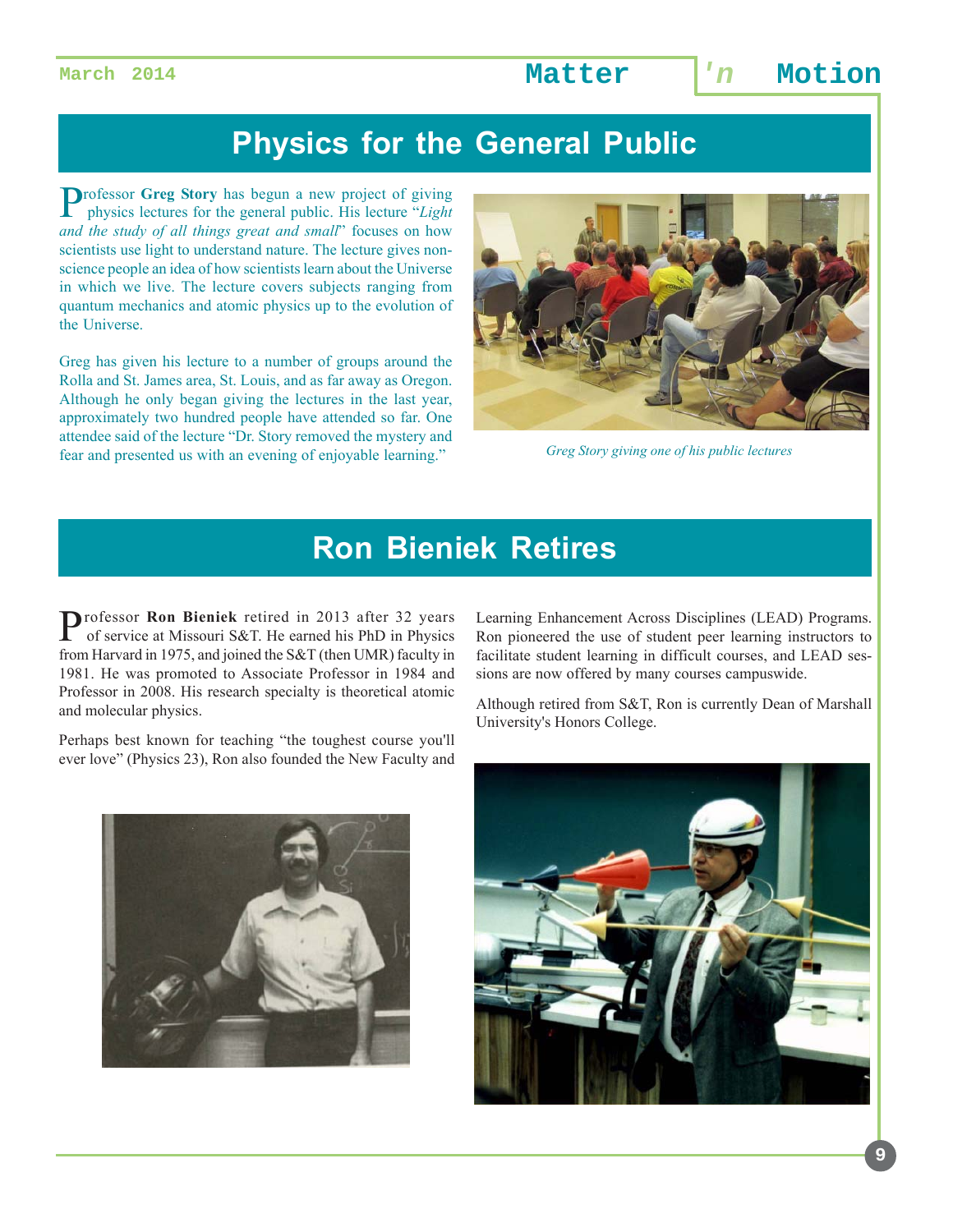# **The Physics Department gratefully acknowledges the support of the following alumni and friends.**

**Donations over \$100:**

Harro Ackermann Lewis E. Agnew Jr. Kenneth E. Arnett Mark Barnhart John S. Bosnak Laura L. Bosnak Robert E. Caldwell Lewis K. Cappellari Ross O. Carnes Ronald C. Epps Marsha S. Evans Clayton E. Evans Courtney Ryan Feeler Alissha Gayle Feeler PE Steven R. Frey Jr. Junfang Gao Glen R. Gettemeyer Dr. John R. Glaese Terrance Rich Harrison Daryl C. Hatfield William E. Haymes Carol E. Henderson-Kuhn Jon Mark Holdman Wayne E. Holland Oscar W. Johnson Thomas M. Jordan Shella Keilholz Erika G. Kisvarsanyi Jon J. Kos Charles C. Limbaugh Christopher William Lloyd Don Madison Lina Madison Sandra H. Magnus Roger E. May Thomas J. McMahon Mrs. Donald I. Meyer Brian G. Millburn Michael J. Mochel Casey Patrick Morriss Amy Leigh Jones Morriss Charles W. Myles Jon R. Nance Hung V. Nguyen Charles S. Nichols Arthur L. Nickless Michael Lee Noble Ronald E. Olson G. Suzanne Olson Donald L. Packwood John T. Parker Paul E. Parris Daniel N. Payton III Jerry L. Peacher

**10**

Kathryn Masterman Pimmel Keith Alan Pimmel Norman H. Pond Wayne Portwine J. Scott Price Donnie W. Priest Matthew Pritzker Kathy A. Rages Dr. Frederick H. K. Rambow Roger L. Reagan Frank E. Salter James D. Sater Dr. Franklin D. Schowengerdt Jeffrey Paul Schroeder David Schultz Robert O. Schwenker Dr. Richard H. Shields Dale R. Shull Dr. Edward N. Sickafus Carl B. Sigler III Richart E. Slusher Dr. Robert T. Smith Bart Smith Arthur M. Soellner Kenneth B. Steinbruegge Dr. Edward E. Stepp John H. Stevens Richard D. Thom Ron L. Thompson Robert E. Thurman Bradley D. Towery Terry R. Tucker Joey K. Tuttle Millard K. Underwood Jr. Agnes Vojta Thomas Vojta George D. Waddill Terrence R. Ward August C. Weisler Jr. Dr. Gerald Wilemski James T. Willcutt David J. Wolters Travis Fred Yates Paul C. Yue

#### **Donations under \$100:**

Barbara H. Altman Eugene M. Aufdembrink Gary D. Bickel Charles E. Byvik James P. Canner Dr. John C. Carstens Daniel Chitwood Charles H. Church

Melva Darlene Crocker Richard L. Dalrymple Vibhakar R. Dave David L. Dotson Roger Foehrweiser Carol V. Hanrahan Stanley S. Hansen II John A. Hocken Jr. Dr. Jerry G. Johnson Harris C. Jones Amanda Chasteen Kinney Ryan Thomas Kinney John V. Knopp Terrence A. Leigh Patricia Lindgren William A. Lindgren Hulen H. Luetjen Havva Malone Dr. Daniel B. Marsh John L. McDaniels John W. McGuire William Meyer Steven A. Mezines Mark W. Morris Elizabeth A.S. Munson William F. Munson Eric J. Norman Robert R. Nothdurft

Frank L. Ollinger Larry D. Oppliger Dr. Raymond E. Paul Mark A. Peckham Larry J. Peery Nancy L. Ranek Donald G. Rathbun John A. Reagan Dr. Emmett R. Redd John R. Reiter Gary S. Sammelmann Richard S. Schwentker James Shiells Laura J. Sisken Morgan P. Slusher James G. Smith Robert M. Stovall Michael X. Strebler John L. Thompson Zu-En Wang John R. Weirich Jerry Doug West Madalyn E. Weston David A. Wilmont Gary K. Woodward Gary G. Wooley

#### **Physics Department Acknowledges Corporate Support**

The Physics Department gratefully acknowledges the support of the following corporations:

> Baker Hughes Foundation Boeing Company Boeing Foundation **ConocoPhillips** Exelon Corporation Experimental & Math Physics Consult Freeport-McMoRan Incorporated General Electric General Mills Foundation GW Technology IBM Lockheed Martin Corporation Oracle Corporation Perdix, Inc. Raytheon Company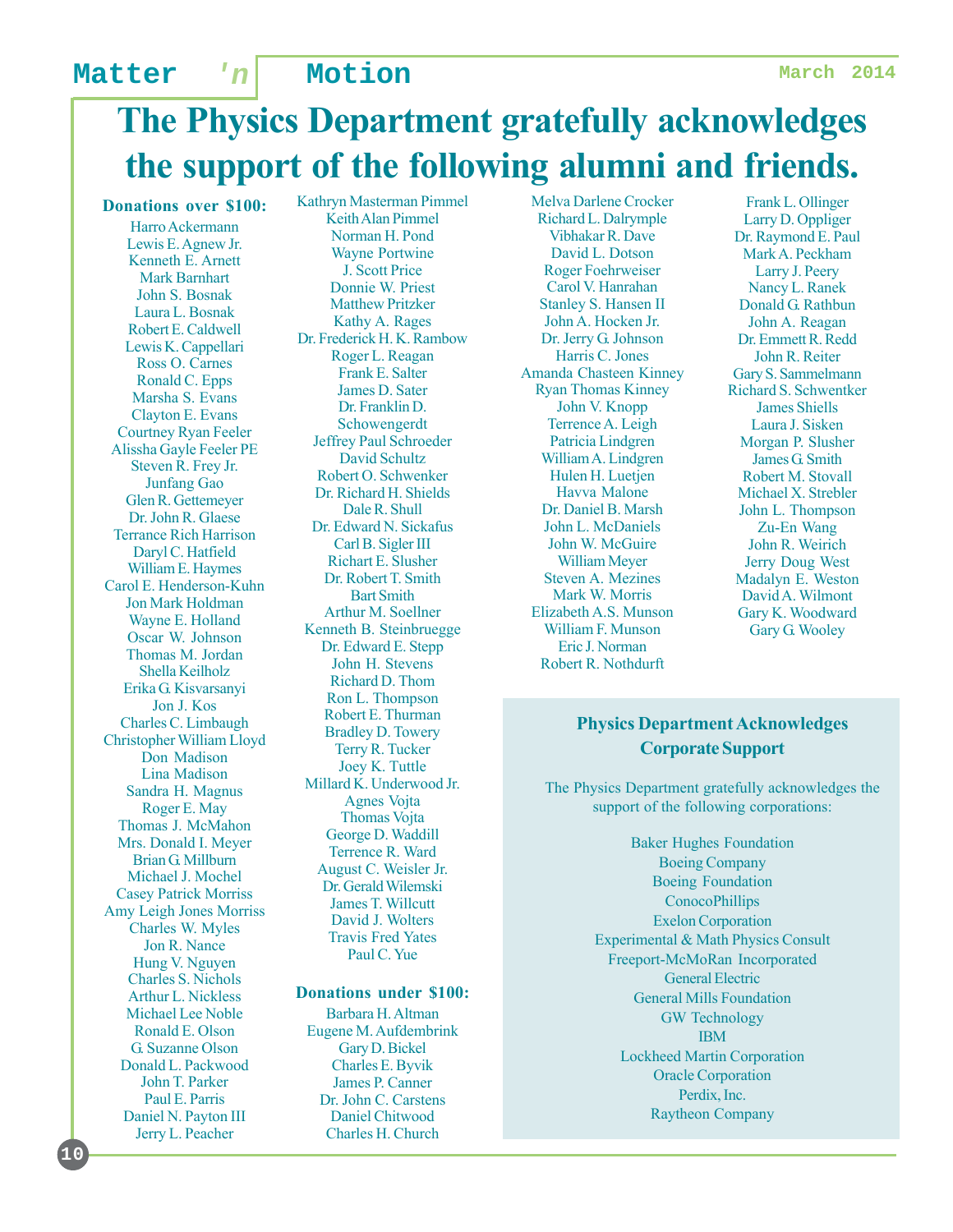### **Missouri University of Science and Technology Students & Alumni: In Press**

The following journal articles which appeared over the last year feature work by Missouri S&T undergraduate students,<sup>1</sup>  $\overline{\phantom{a}}$  graduate students,<sup>2</sup> or alumni<sup>3</sup> under the supervision of Missouri S&T faculty.

"*Picturing electron capture to the continuum in the transfer ionization of intermediate-energy He2+ collisions with argon,*" R. T. Zhang, X. Ma, S. F. Zhang, X. L. Zhu, Susmitha Akula,<sup>2</sup> D. H. Madison, B. Li, D. B. Qian, W. T. Feng, D. L. Guo, H. P. Liu, S. C. Yan, P. J. Zhang, S. Xu, and X. M. Chen, Phys. Rev A **87**, 012701 (2013).

Reply to *'Comment on "Four-body charge transfer processes in proton helium collisions,"'* U. Chowdhury,<sup>3</sup> A. L. Harris,<sup>3</sup> J. L. Peacher and D. H. Madison, J. Phys. B **46**, 028002 (2013).

"*Young's double-slit interference for quantum particles,*" Zehra Nur Ozer, Hari Chaluvadi,2 Melike Ulu, Mevlut Dogan, Bekir Aktas, and Don Madison, Phys. Rev. A **87**, 042704 (2013).

"*Dynamical (e,2e) investigations of tetrahydrofuran and tetrahydrofurfuryl alcohol as DNA analogues,*" Darryl Jones, Joseph D Builth-Williams, Susan M Bellm, Luca Chiari, Hari Chaluvadi,<sup>2</sup> Don Madison, Chuangang Ning, Birgit Lohmann, Oddur Ingólfsson, and Michael Brunger, Chem. Phys. Let. **572**, 32 (2013).

"Low energy (e,2e) coincidence studies of NH<sub>3</sub>: Results from experiment and theory," Kate L. Nixon, Andrew James Murray, Hari Chaluvadi,<sup>2</sup> Chuangang Ning, James Colgan, and Don H. Madison, J. Chem. Phys. **138**, 174304 (2013).

"*A dynamical (e,2e) investigation of the structurally related cyclic ethers tetrahydrofuran, tetrahydropyran and 1,4-dioxane,*" J. D. Builth-Williams, S. M. Bellm, L. Chiari, P. A. Thorn, D. B. Jones, H. Chaluvadi, 2D. H. Madison, C. G. Ning, B. Lohmann, G. da Silva, and M. J. Brunger, J. Chem. Phys. **139**, 034306 (2013).

"*Nonrelativistic limit of the Dirac-Schwarzschild Hamiltonian: gravitational zitterbewegung and gravitational spin-orbit coupling,*" U. D. Jentschura and J. H. Noble,2 Phys. Rev. A **88**, 022121 (2013).

"Generalized Householder transformations for the complex symmetric eigenvalue problem," J. H. Noble,<sup>2</sup> M. Lubasch and U. D. Jentschura, Eur. Phys. J. Plus **128**, 93 (2013).

"*From Generalized Dirac Equations to a Candidate for Dark Energy,*" *U. D. Jentschura and B. J. Wundt,3 ISRN High-Energy Physics 2013, 374612 (2013).*

"Carrier Generation in Multicomponent Wide-Bandgap Oxides: InGaZnO<sub>4</sub>" A. Murat,<sup>3</sup> A. Adler, T.O. Mason, and J.E. Medvedeva, Journal of the American Chemical Society, **135**, 5685 (2013).

"*Interplay between localization and absorption in disordered waveguides,*" A. Yamilov and B. Payne,3 Optics Express **21**, 11688 (2013).

"*Effect of evanescent channels on position-dependent diffusion in disordered waveguides*," B. Payne,<sup>3</sup> T. Mahler, and A. Yamilov, Waves in Random and Complex Media **23**, 43 (2013).

"*Structural and Magnetic Properties of La<sub>07</sub>Sr<sub>0.3</sub>Mn<sub>1-x</sub>Ni<sub>x</sub>O<sub>3</sub> (x= 0.4)," T. F. Creel,<sup>3</sup> J. B. Yang, M. Kahveci, S. K. Malik, S. Quezado, O. A.* Pringle, W. B. Yelon, W. J. James, J. Appl. Phys. **114,** 013911 (2013).

### **Hale Named S&T's Woman of the Year**

*(continued from page 1)*

at Missouri S&T. She also serves as the personal advisor for Chi Omega sorority, a position she has held since the chapter's founding in 1979.

"Dr. Hale understands the meaning of 'advisor,' which is something we appreciate as young women learning to make decisions that not only affect ourselves, but our sisters and future Chi Omegas," wrote another nominator. "Dr. Hale builds a close relationship with each member of the chapter. Each and every week she brings forth ideas filled with wisdom and experience for our chapter and everyday lives."

Barbara came to Missouri S&T in 1969 as a Visiting Assistant Professor of Mathematics. She became a Research Associate in the Graduate Center for Cloud Physics Research in 1971. In 1973,

Barbara became Assistant Professor of Physics and a Senior Investigator in the Graduate Center for Cloud Physics Research. She was named Associate Professor of Physics in 1977 and Professor of Physics in 1982.

Hale, who holds a Ph.D. from Purdue University and a bachelor of science degree from Syracuse University, both in physics, is a member of the American Physical Society, the American Association of Physics Teachers, the American Meteorological Society, Phi Beta Kappa, Sigma Xi, Sigma Pi Sigma and Phi Kappa Phi.

In addition to the Faculty Excellence and Outstanding Teaching awards, Hale received the Chi Omega National Advisor Award in 2000 and the Miner Alumni Association Faculty Advisor Award.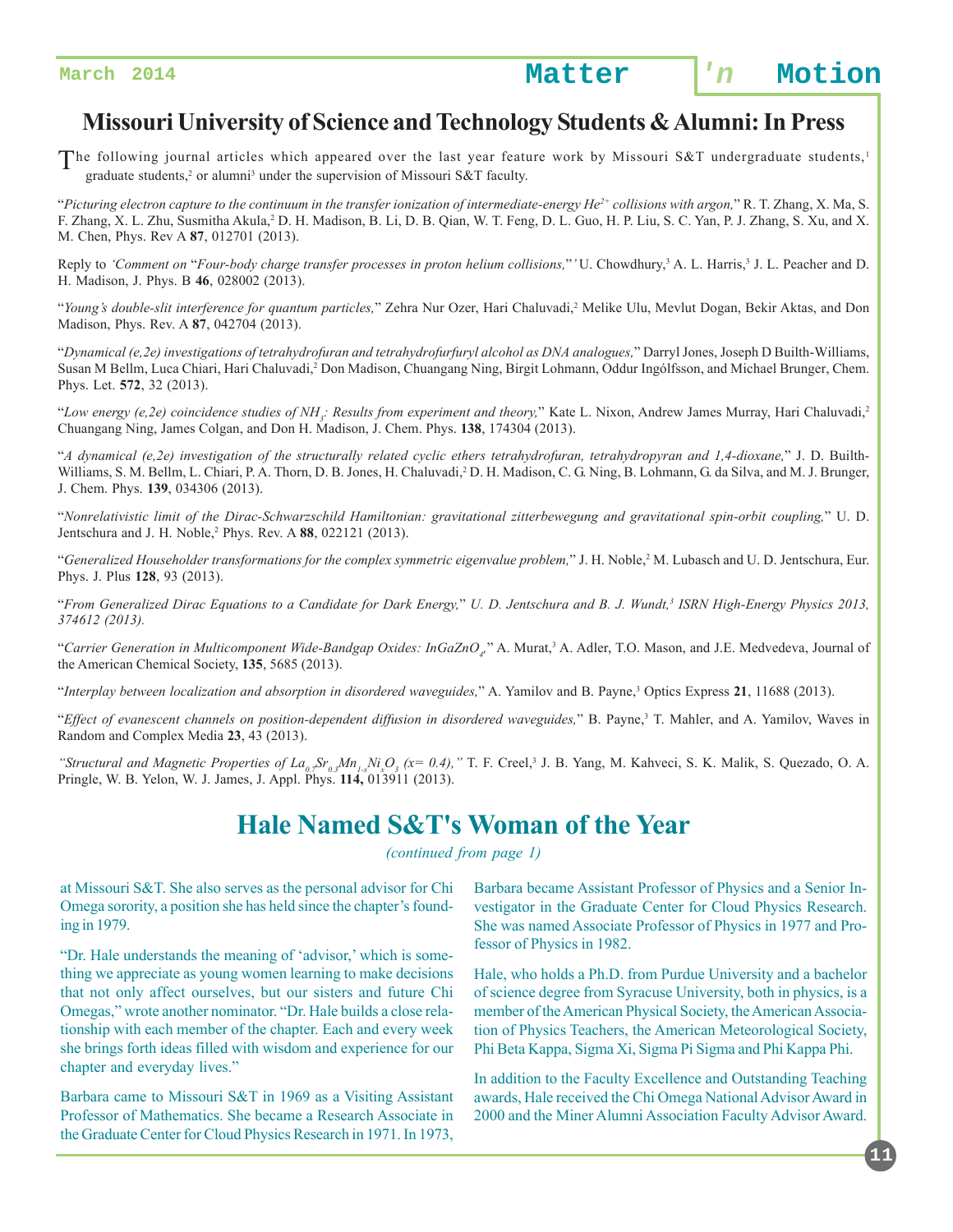# **Vojta Teaches and Researches in Colorado**

In July, 2013, faculty member **Thomas Vojta** gave a series of lectures on "*Phase transitions, disorder, and Griffiths* lectures on "*Phase transitions, disorder, and Griffiths singularities*" at the Boulder School 2013: Disorder and Dynamics in Quantum Systems. The Boulder School for Condensed Matter and Materials Physics, supported by the National Science Foundation, is an annual event that provides education for advanced graduate students and postdocs. The school enables students to work at the frontiers of science and technology by providing expert training beyond the traditional graduate education.

The four-week-long school brought together more than 60 students and postdocs from 4 continents and 12 countries. It combined lectures by 16 internationally-recognized experts, student presentations and ample opportunity for discussions. In addition, the schedule left time for exploring the stunning scenery around Boulder. Thomas climbed 14,259 ft high Longs Peak in



*Thomas preparing to descend the Maroon Bell*

Rocky Mountain National Park, and he spent several early mornings rock climbing on Boulder's famous Flatirons.

In addition to teaching at the Boulder school, Thomas visited the Aspen Center for Physics to attend a workshop on "*Disorder, dynamics, frustration and topology in quantum condensed matter*." There, he renewed his collaboration with **Jose Hoyos** who was a postdoc at S&T in 2006-07 and is now a professor at the University of Sao Paulo in Brazil. On the weekends, they continued their discussions while climbing two more fourteeners, La Plata Peak and the spectacular Maroon Bells.



*the Vojta family on La Plata Peak, with Jose Hoyos in the back*

## **Phonathon 2014**

The Phonathon this year presents a unique opportunity for the Physics Department to address a problem that we have with aging equipment in our teaching labs. The University will provide 1:1 matching money up to \$50,000 to improve our labs. Please consider targeting your donations for Physics lab funds this year to assist us in this effort. Your donations will go to modernizing the equipment used by our majors and by all students on campus in STEM disciplines. If you would prefer not to target lab funds, your assistance will help us to continue to grow the department with quality students through new scholarships. The department has been able to grow the combined undergraduate and graduate enrollment to over 100, and every dollar you can give for scholarships and graduate fellowships will greatly assist the department in its aggressive recruitment plan, and will be greatly appreciated.

Alumni and other donors committed \$30,316 in donations to the MSM-UMR-Missouri S&T Physics Department last year. Last year's fundraising Phonathon raised \$26,442 with an average gift of \$202 from 131 donors. The department greatly appreciates your generosity, which helps to support scholarships and student activities like the Society of Physics Students.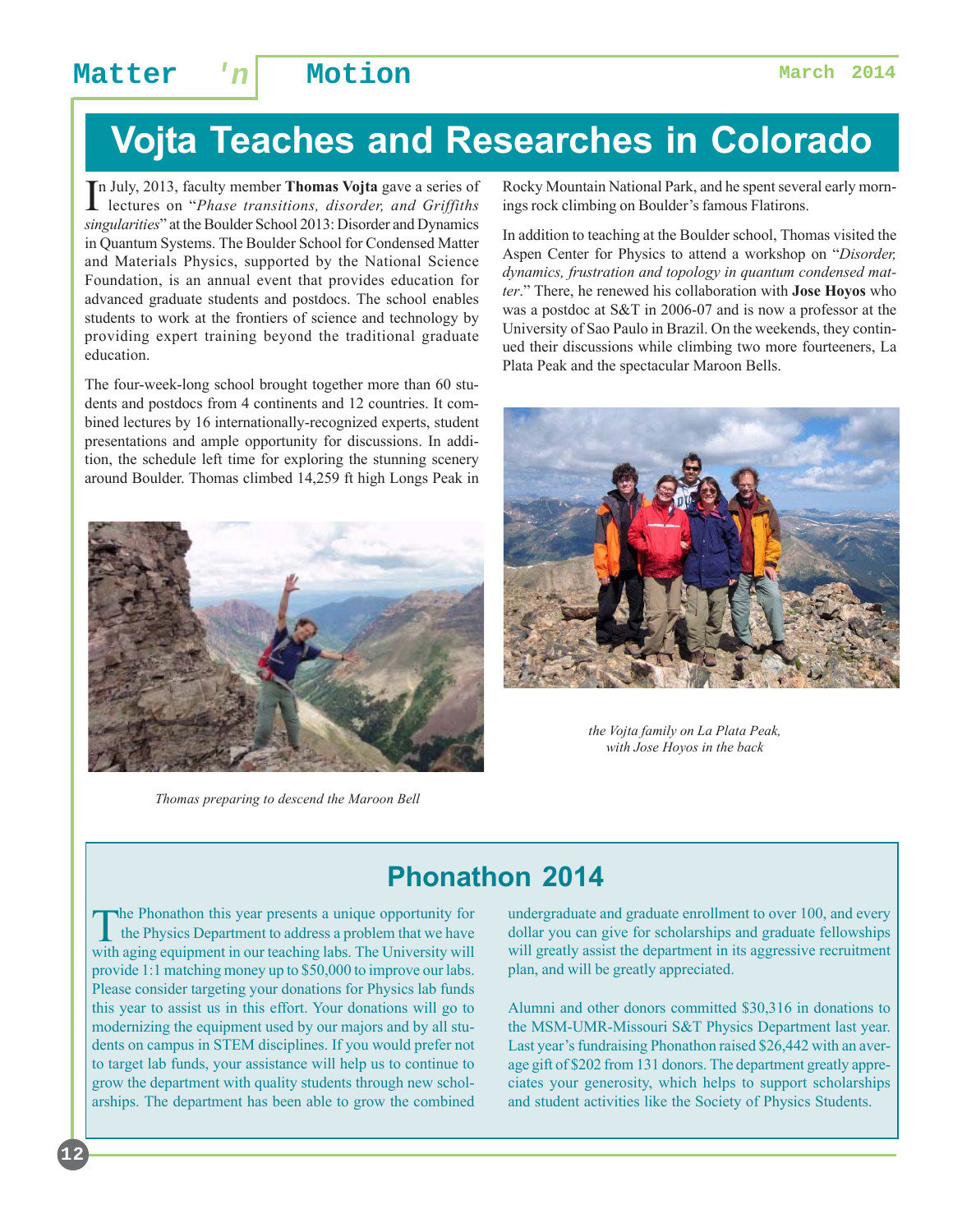# **Frontiers in Physics Colloquium Series**

The Spring 2013 *Frontiers in Physics Colloquium Series* was organized by Professor **Yew San Hor**. The series kicked off in February with a talk by **Haskell Taub** of the University of Missouri - Columbia, who presented *"Study of water diffusion on single-supported bilayer lipid membranes by neutron scattering."* February continued with presentations by **Thomas Schuman**, of Missouri S&T's Chemistry Department, who spoke on*"A Hammett correlation for design of polymer-particle dielectric interfaces,"* **Weida Wu** of Rutgers University, who reviewed "*Topological defects in hexagonal manganites: from multiferroics to cosmology*," and a report on "*Higher education and research in science and technology: a tool for diplomacy and facing together global challenges*," by **Annick Suzor-Weiner** of the French Embassy, Washington, DC.

March, with Spring Recess for our St. Patrick's celebration, and a week of spring break, was a short month for colloquia. Our only speaker was **Nandini Trivedi** of the Ohio State University, who told us what happens when "*Cold atoms meet condensed matter physics*."

The series heated up again in April, when **Robert Ehrlich** of George Mason University, who spoke about "*Climate for energy change: the urgent need to transition away from fossil fuels (plus 15 minutes on new evidence for tachyonic neutrinos)*." The following week, **William McComas** from the University of Arkansas - Fayetteville reflected on "*The nature of biology: a view of the life sciences through a philosophical lens*." April continued with a lecture on "*Imaging and focusing through strongly scattering layers*," by **Allard Mosk** of the University of Twente.

The Spring Colloquium Series concluded in May with poster presentations by undergraduate Physics majors at the Forty-Second Annual **Harold Q Fuller** Prize Colloquium. Details of the Fuller competition appear in a separate article on page 15.

Professor **Ulrich Jentschura** took charge of the *Frontiers in Physics* series for the Fall 2013 semester. On the last Thursday in August, **Justin Peatross** of Brigham Young University told us the story of "*An electron and its wave function*." In September our colloquia continued with "*Freezing of nanodroplets*" by **Barbara Wyslouzil** of the Ohio State University, "*An electron, an atom, and its photon*" by **Bruno deHarak** from Illinois Wesleyan University, and "*Higgs portal dark matter*" by **Rainer Dick** of the University of Saskatchewan.

October was a busy month, with 5 colloquia. **Gordon Drake** from the University of Windsor began the month by discussing "*Shining atomic light on halo nuclei*." Next, **Martin Bohner**, from Missouri S&T's Mathematics department described "*Dynamic equations on time scales: Laplace and z-transform*." Our homecoming speaker was **Don Reago** (PhD '86), director of the Army's

Night Vision and Electronic Sensors lab. For his homecoming talk, Don reviewed "*Aspects of night vision*." October concluded with talks on "T*he fascinating world of electrons in flatland*" by **Ravindra Bhatt** of Princeton University and "*Ices, clathrates, quasicrystals and liquid crystals: unraveling the rich phase behavior of water*" by **Valeria Molinero** of the University of Utah.

In November, **Christopher Richardson** from the University of Maryland reported on "*Metamorphic materials for optoelectronic applications*," and **Steven Rolston**, also from the University of Maryland, discussed "*Condensed matter physics with laser light and dilute gases*."

Frontiers in Physics 2013 concluded in December with presentations by four finalists at the Twentieth Annual **Laird D. Schearer** Prize Colloquium. Schearer Prize details are in the article on page 14 of this newsletter.

## **McBee Receives Teaching Award**

**Amanda McBee** (BS '12) recently received an Outstanding<br>
Beginning Teacher award from the Missouri Association of Colleges for Teacher Education. In 2013 Amanda completed her first year of teaching geometry and chemistry at Waynesville High School.

Amanda was one of 64 teachers who were recognized for their excellence in serving children during their first two years of service in school districts across Missouri. Award recipients were selected based on evaluations by their college or university and recommendations from the school district that employs them.

Amanda is pursuing a master's degree in physics from Missouri S&T. She is pictured below with Professors **Allan Pringle**, Physics Department advisor to S&T's Teacher Education Program, and **Jana Neiss**, Director of the program.



**13**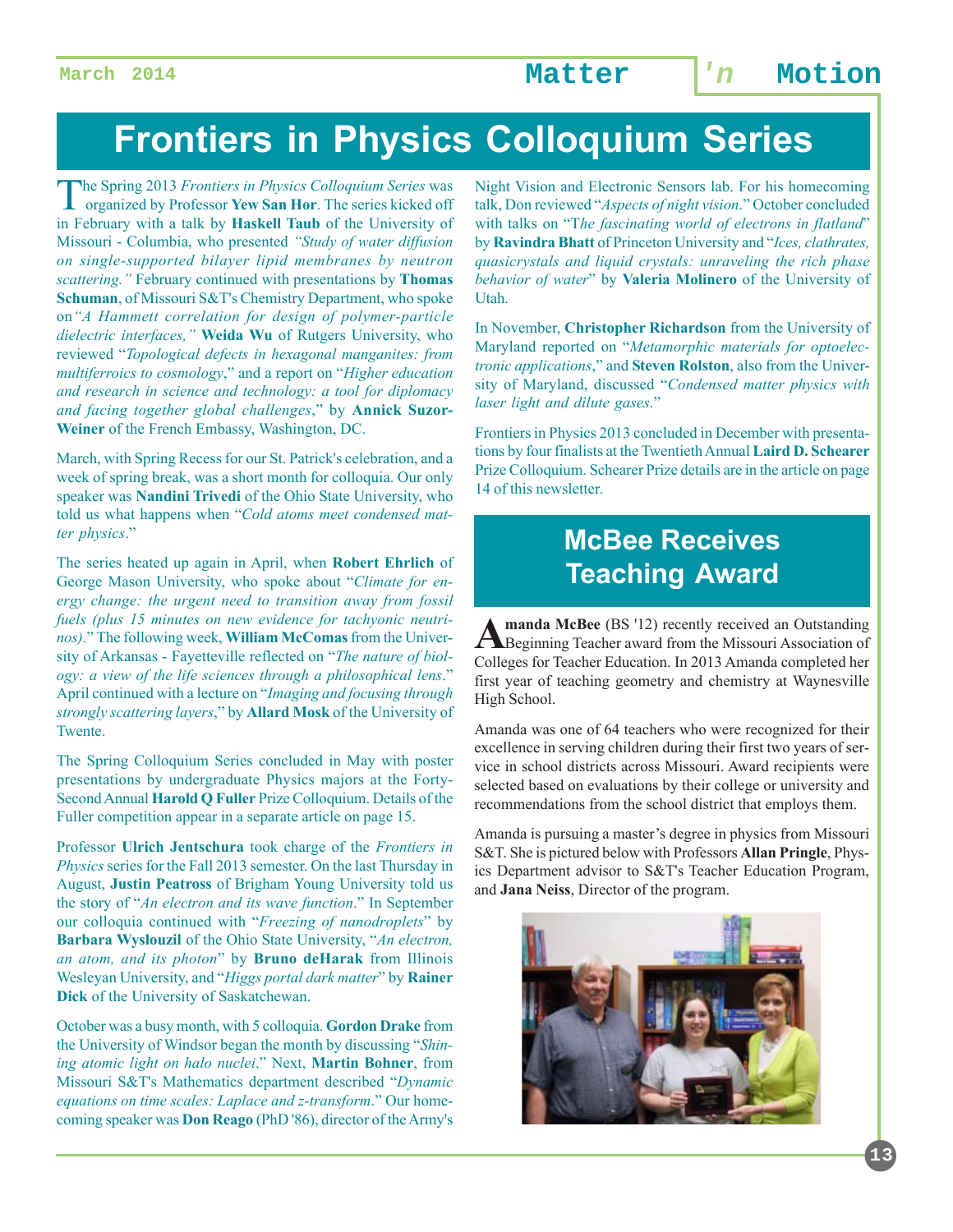# **20th Annual Schearer Prize Competition**

The Twentieth Annual *Laird D. Schearer Competition for Graduate Research*, established by the family of Dr. **Laird D. Schearer** to recognize research performed by a graduate student, was held on December 5, 2013.

Seven students submitted applications for the competition. The applications consisted a short description of their research, copies and lists of any publications and presentations they have made, plus a résumé. Based on these applications, the judges, Professors **Gerry Wilemski, Allan Pringle**, and committee chair **Alexey Yamilov**, selected four finalists who gave oral presentations of their work in a departmental colloquium. **Hatem Barghathi**, advised by Professor **Thomas Vojta**; **Rabi Khanal**, advised by Professor **Julia Medvedeva**; **Jonathan Noble**, advised by Professor **Ulrich Jentschura**; and **Amrita Roy-Chowdhury**, advised by Professor **Paul Parris**.

During the colloquium on December 5, Mr. Barghathi discussed "*Random fields at a nonequilibrium phase transition*," Mr. Khanal talked on "*Structural properties of amorphous indiumbased oxides*," Mr. Noble described "*PT-symmetry, the indefinite inner product and matrix diagonalization*," and Ms. Chowdhury presented "*Photo-injected charge transport in 30% DEH-doped polycarbonate, a direct comparison of experiment with predictions of disorder-based models*." All students gave excellent talks.

During deliberation the judges took into consideration the extent of the student's contribution to the project, the student's knowledge of the subject area, and their presentation skills. Af-

## **Come Back for Homecoming**

The Missouri S&T Physics Department warmly invites you<br>to return to Rolla for **S&T Homecoming 2014** on **October 17-18, 2014**. On Friday afternoon, October 17, the department will hold an open house and special programs for its alumni and friends. Tours of laboratories and educational facilities will be offered and there will be opportunities for interaction with current Missouri S&T physics students. Come see what we have done since you received your degree.

In keeping with a long-standing tradition, an S&T alum will deliver the Homecoming 2014 Physics Colloquium at 4 PM. on Friday, October 17. Later that evening, Professors **Ed** and **Barbara Hale** will host a homecoming reception in their lovely home. Contact us at **physics@mst.edu** for specific information about physics department activities, or **alumni@mst.edu** for general homecoming information. Come home to your college roots, and help us celebrate our past as MSM-UMR, even as we work to shape our future as Missouri S&T!

ter much deliberation, the committee decided to award first prize and \$400 to Hatem Barghathi, second prize and \$300 to Rabi Khanal, and third prize and \$250 each to Jonathan Noble and Amrita Roy-Chowdhury. The committee would like to congratulate all participants and wishes them continued success in their graduate work. Thanks also go to all who participated in this year's competition. The cash awards were made possible by the generous donations of the Schearer family. Following the presentations, the finalists and numerous faculty members had a relaxing dinner at a local restaurant.

### **From Schearer Prize Winner Hatem Barghathi**

 $\prod$ t is a great pleasure and honor to be among the winners of the 20<sup>th</sup> Annual Schearer Prize. I am thankful to my advisor, 20<sup>th</sup> Annual Schearer Prize. I am thankful to my advisor, Professor **Thomas Vojta** for his encouragement and continuous support. Also, I would like to thank the Prize Committee for providing me with the opportunity to present my research work. The greatest thanks and deepest appreciation goes out toward my wife, **Salwa**, for her continued help and kind patience.

I came to Missouri S&T in 2010 to pursue my graduate studies in the Physics Department. My PhD research area is about the effect of disorder on phase transitions; the talk I presented to the Schearer Prize Committee was about the effect of random field disorder on non-equilibrium phase transitions. Such a disorder causes either destruction or strong modification to equilibrium phase transitions. In this study, we illustrated how a non-equilibrium phase transition survives a random field disorder.

Being a member of the Physics family at Missouri S&T provides me with multiple opportunities to enrich my experience. I gained a lot of knowledge and many skills from faculty and colleagues in the Physics Department which I am looking forward to using in my future study and career.



*Hatem Barghathi*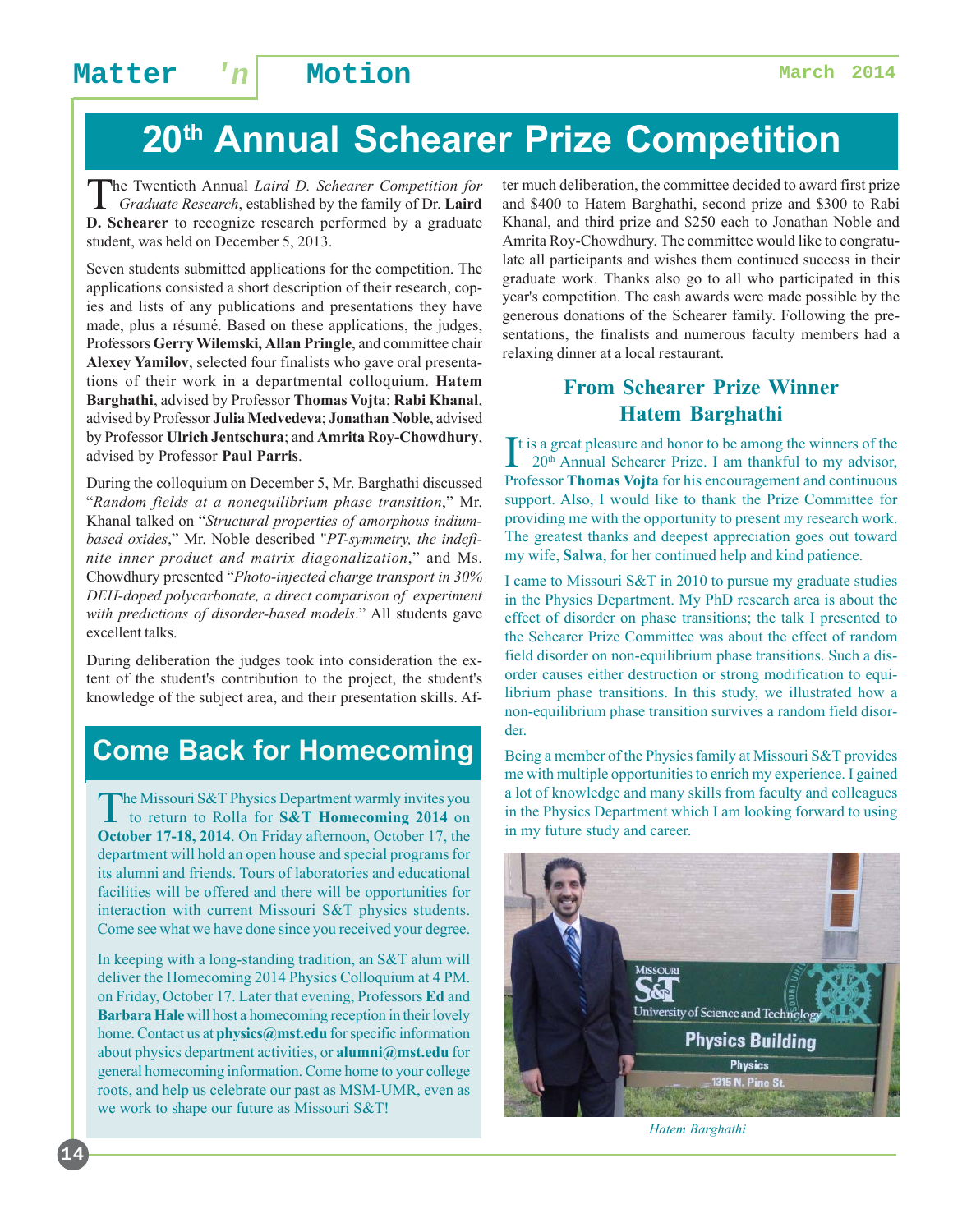# **42<sup>nd</sup> Annual Fuller | Faculty Notes Research Seminar**

The 42<sup>nd</sup> annual **Harold Q Fuller** Undergraduate Research<br>Seminar was held on May 2, 2013. This competition promotes participation of undergraduates in research both in the department and in summer intern projects. The Seminar is presented by finalists selected by their peers, and the Harold Q Fuller Award is given to the student(s) whose project is judged to be the most outstanding on the basis of their accomplishment, their presentation, and their response to the questioning of the judges.

This year's participants were **Andrew Cudd**, **Derek Anderson**, and **Nicholas Hugenberg**, advised by Dr. **Dan Waddill**; **Timofey Golubev** and **Brock Hinton**, advised by Dr. **Alexey Yamilov**; **Stephen Kraus**, advised by Dr.**Yew San Hor**; **Mathew Pollard**, advised by Dr. **Julia Medvedeva**; and **Yunsheng Qiu**, advised by Dr. Yew San Hor. All of the students performed their research at Missouri University of Science and Technology.

The participants presented posters of their work to the entire department. The posters were judged by the Fuller Prize Committee, Dr. **Robert DuBois** and Dr. **Paul Parris**, who were very impressed with the research presented and the presentations by the student researchers. They awarded a tie for first-place to Yunsheng Qiu for his talk "S*uperconductivity induced by Nb doping in Bi<sub>2</sub>Se<sub>3</sub> topological insulator*," and the team of Timofey Golubev and Brock Hinton for their talk "*Co-existence of extended and localized states in Thue-Morse array of optical cavities*."

A 3-way tie for runner-up was awarded to Matthew Pollard, Stephen Kraus, and the team of Andrew Cudd, Derek Anderson and Nicholas Hugenberg.



Congratulations to **Don Madison** and his student **Hari Chaluvadi**. Their article "*Experimental and theoretical investigation of the triple differential cross section for electron impact ionization of pyrimidine molecules*" was identified last year as one of the top-most cited articles published in 2012 in the Journal of Chemical Physics.

**Ulrich Jentschura** has been granted tenure and promoted to Associate Professor effective September 1, 2013. Ulrich also won a Missouri S&T Faculty Research Award, served as a member of the Editorial Board of Physical Review A, and refereed 23 papers in 2013. More about Ulrich's accomplishments can be found in the article on page 1 of this newsletter.

**Thomas Vojta** was an invited speaker at the International Conference on Disorder in Condensed Matter and Ultracold Atoms, in Varenna, Italy (June 2013); the International Conference on Frontiers of Quantum and Mesoscopic Thermodynamics,in Prague, Czech Republic (August 2013); and the International Conference on Recent Progress in Many-Body Theories 17, in Rostock, Germany (September 2013).

Don Madison was invited to give a plenary talk entitled "*Accuracy of theoretical calculations for electron-impact ionization of molecules*" at the International Symposium on (e,2e), Double Photoionization and Related Topics, Hefei, China, 1-3 August 2013. In addition, Don's student Hari Chaluvadi gave an invited talk at the 66th annual Gaseous Electronics Conference, Princeton, New Jersey, 31 September – 4 October, 2013.

**Michael Schulz** who was chosen as an Outstanding Referee for the Physical Review and Physical Review Letters for 2013.

**Greg Story** and Thomas Vojta received Outstanding Teaching Awards for 2012-2013. Also, **Paul Parris**, **Gerry Wilemski**, and **Dan Waddill** received Teaching Commendations for 2012-2013. This is the 11th consecutive year that Greg has won an Outstanding Teaching Award.

**Yew San Hor** was awarded an NSF CAREER award for the period from April 15, 2013 through March 31, 2018. He will receive a total of \$538,000 in funding to continue his research.

**Allan Pringle** is co-PI with Statistics Professor **V. A. Samaranayake** on the grant "*Science education and quantitative literacy: an integrated, inquiry-based approach*," funded for \$296,000 in 2013-2014 by the Missouri Department of Higher Education. This is the tenth consecutive year that Allan has been supported by grants from the DHE. With these grants, Drs. Pringle and Samaranayake have provided professional development for 300 K-12 teachers in the South Central Missouri region.

*Yunsheng Qiu*